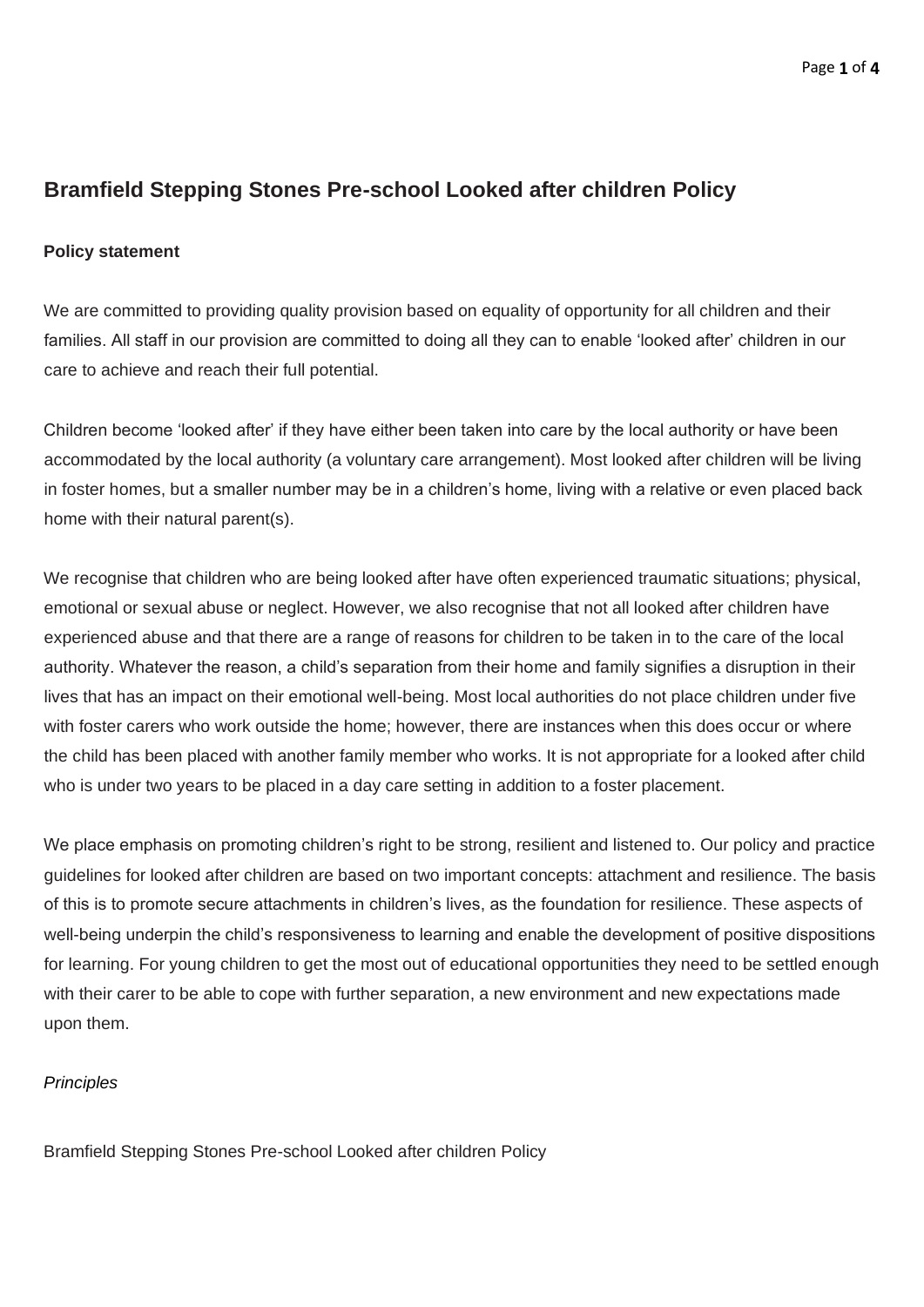The term 'looked after child' denotes a child's current legal status; this term is never used to categorise a child as standing out from others. We do not refer to such a child using acronyms such as LAC.

We do not normally offer placements for babies and children under two years who are in care; We offer instead other services to enable a child to play and engage with other children while their carer stays with them.

In exceptional circumstances, we offer places to two-year-old children who are in care. In such cases, the child should have been with the foster carer for at least two months and show signs of having formed a secure attachment to the carer, and the placement in the setting will last a minimum of three months.

We offer places for funded three and four-year-olds who are in care to ensure they receive their entitlement to early education. We expect that a child will have been with a foster carer for a minimum of one month and that they will have formed a secure attachment to the carer. We expect that the placement in the setting will last a minimum of six weeks.

We will always offer 'stay and play' provision for a child who is two to five years old who is still settling with their foster carer, or who is only temporarily being looked after.

Where a child who normally attends Our setting is taken into care and is cared for by a local foster carer, we will continue to offer the placement for the child.

## **Procedures**

The designated person for looked after children is the designated child protection co-ordinator.

Every child is allocated a key person before they start, and this is no different for a looked after child. The designated person ensures the key person has the information, support and training necessary to meet the looked after child's needs.

The designated person and the key person liaise with agencies, professionals and practitioners involved with the child and his or her family and ensure that appropriate information is gained and shared.

The setting recognises the role of the local authority children's social care department as the child's 'corporate parent' and the key agency in determining what takes place with the child. Nothing changes, especially with regard to the birth parent's or foster carer's role in relation to the setting, without prior discussion and agreement with the child's social worker.

At the start of a placement there is a professional's meeting to determine the objectives of the placement and draw up a care plan that incorporates the child's learning needs. This plan is reviewed after two weeks, six weeks and three months. Thereafter at three to six monthly intervals.

The care plan needs to consider issues for the child such as:

**-** their emotional needs and how they are to be met;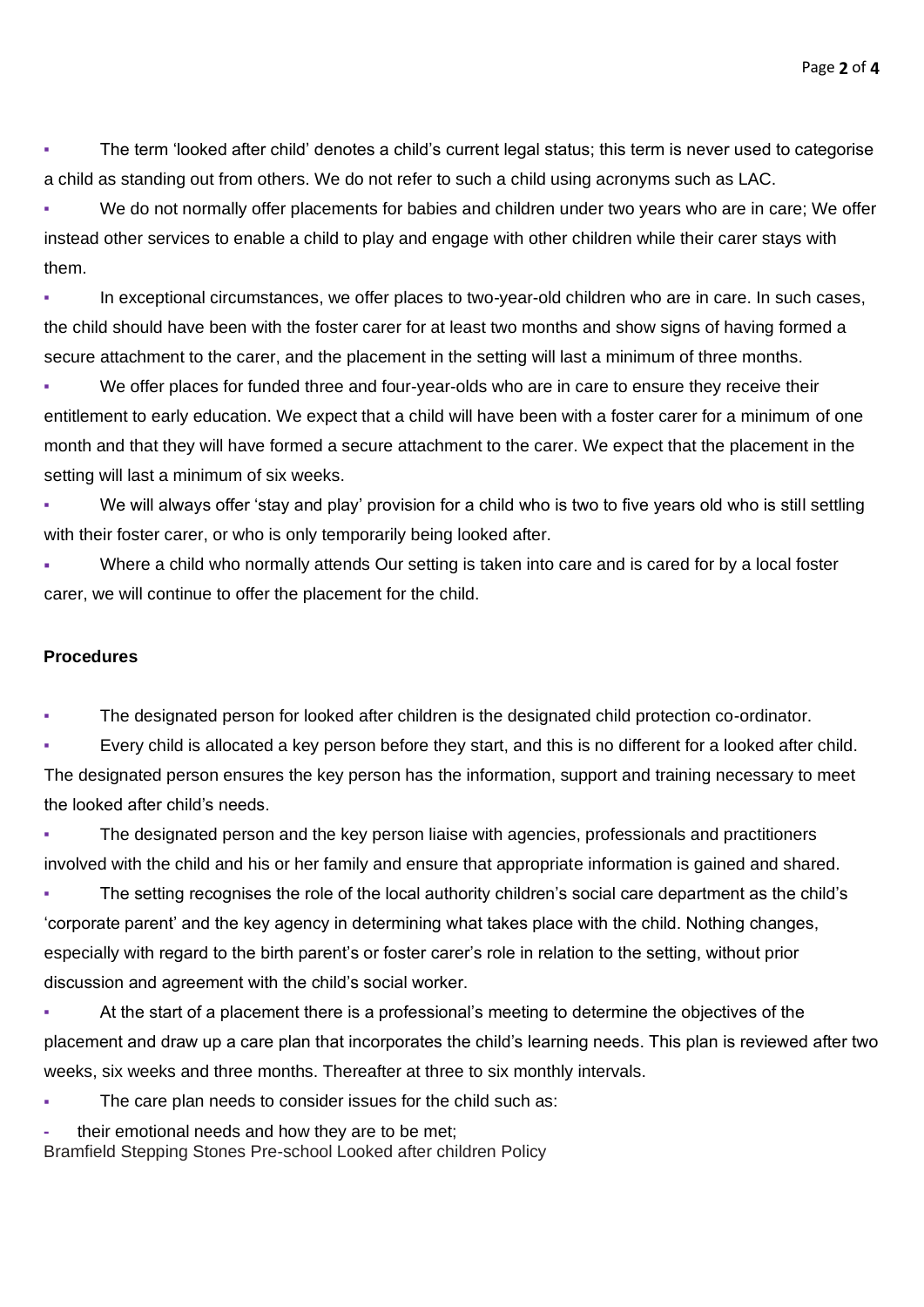**-** how any emotional issues and problems that affect behaviour are to be managed;

**-** their sense of self, culture, language(s) and identity – and how this is to be supported;

**-** their need for sociability and friendship;

**-** their interests and abilities and possible learning journey pathway; and

**-** how any special needs will be supported.

In addition, the care plan will also consider:

**-** how information will be shared with the foster carer and local authority (as the 'corporate parent') as well as what information is shared with whom and how it will be recorded and stored;

**-** what contact the child has with his/her birth parent(s) and what arrangements will be in place for supervised contact. If this is to be at the setting, when, where and what form the contact will take will be discussed and agreed;

**-** what written reporting is required;

**-** wherever possible, and where the plan is for the child to return home, the birth parent(s) should be involved in planning; and

**-** with the social worker's agreement, and as part of the plan, the birth parent(s) should be involved in the setting's activities that include parents, such as outings and fun-days etc alongside the foster carer.

The settling-in process for the child is agreed. It should be the same as for any other child, with the foster carer taking the place of the parent, unless otherwise agreed. It is even more important that the 'proximity' stage is followed until it is visible that the child has formed a sufficient relationship with his or her key person for them to act as a 'secure base' to allow the gradual separation from the foster carer. This process may take longer in some cases, so time needs to be allowed for it to take place without causing further distress or anxiety to the child.

In the first two weeks after settling-in, the child's well-being is the focus of observation, their sociability and their ability to manage their feelings with or without support.

Further observations about communication, interests and abilities will be noted to firm a picture of the whole child in relation to the Early Years Foundation Stage prime and specific areas of learning and development.

Concerns about the child will be noted in the child's file and discussed with the foster carer.

If the concerns are about the foster carer's treatment of the child, or if abuse is suspected, these are recorded in the child's file and reported to the child's social worker according to the setting's safeguarding children procedure.

Regular contact should be maintained with the social worker through planned meetings that will include the foster carer.